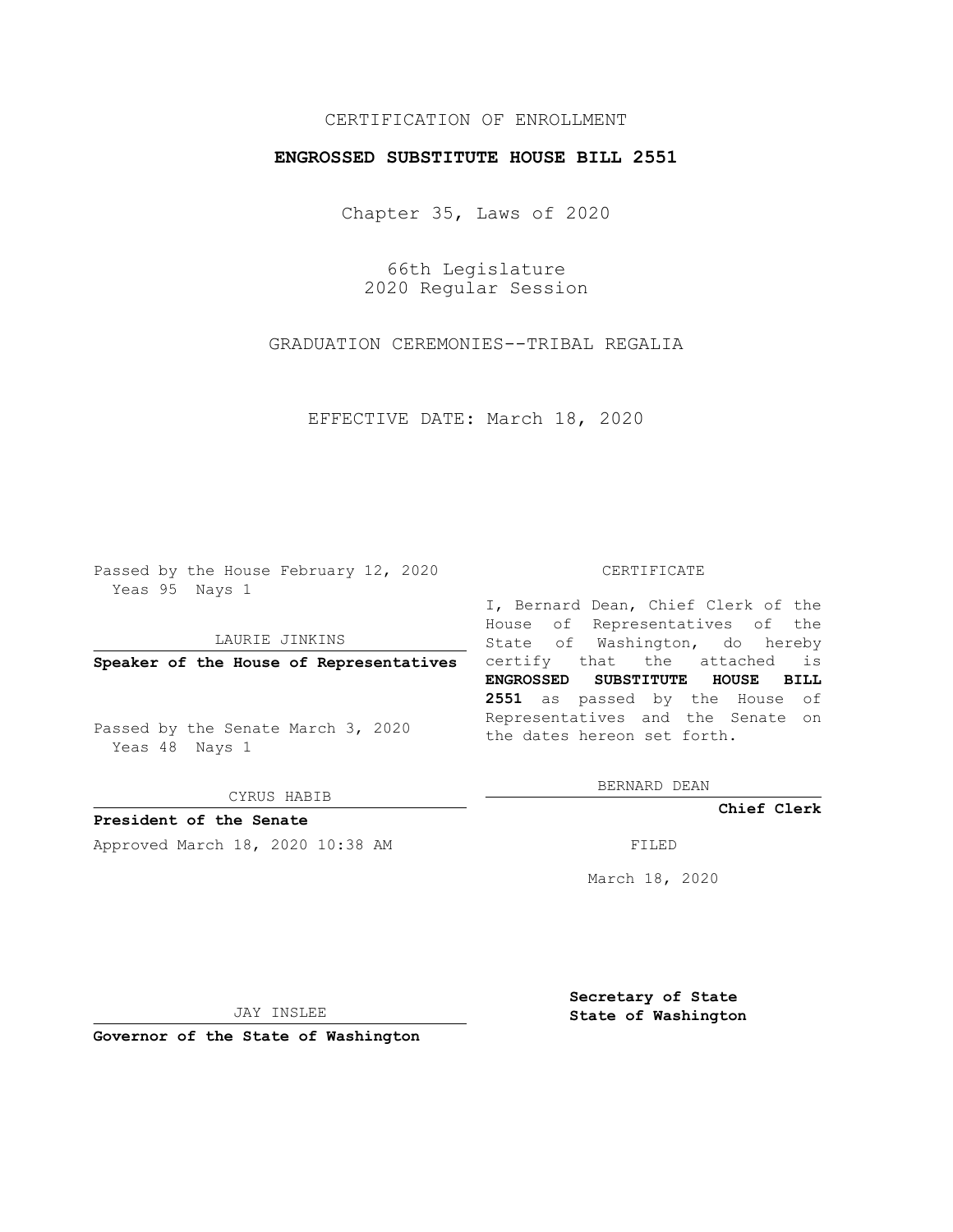## **ENGROSSED SUBSTITUTE HOUSE BILL 2551**

Passed Legislature - 2020 Regular Session

# **State of Washington 66th Legislature 2020 Regular Session**

By House State Government & Tribal Relations (originally sponsored by Representatives Lekanoff, Ramel, Rude, Leavitt, Valdez, Davis, Doglio, Walen, Pollet, Macri, Ormsby, and Santos)

READ FIRST TIME 02/07/20.

 AN ACT Relating to permitting students to wear traditional tribal regalia and objects of cultural significance at graduation ceremonies and related events; adding a new section to chapter 28A.600 RCW; adding a new section to chapter 28B.10 RCW; creating new sections; 5 and declaring an emergency.

BE IT ENACTED BY THE LEGISLATURE OF THE STATE OF WASHINGTON:

 NEW SECTION. **Sec. 1.** The legislature recognizes that relationships between sovereign governments are strengthened when decisions of mutual interest are based in a shared respect of cultural values. The legislature recognizes also that school districts, public schools, and institutions of higher education may use dress codes and other requirements to restrict the wearing of tribal regalia and objects of cultural significance at graduation ceremonies.

 Although the restrictions may be premised on promoting uniformity, they are not appropriate in the context of government-to- government relationships and do not recognize the distinct and unique 18 cultural heritage of Native Americans.

 The legislature, therefore, intends to affirm inherent rights assured through tribal sovereignty and expressly acknowledge that students in public schools and institutions of higher education may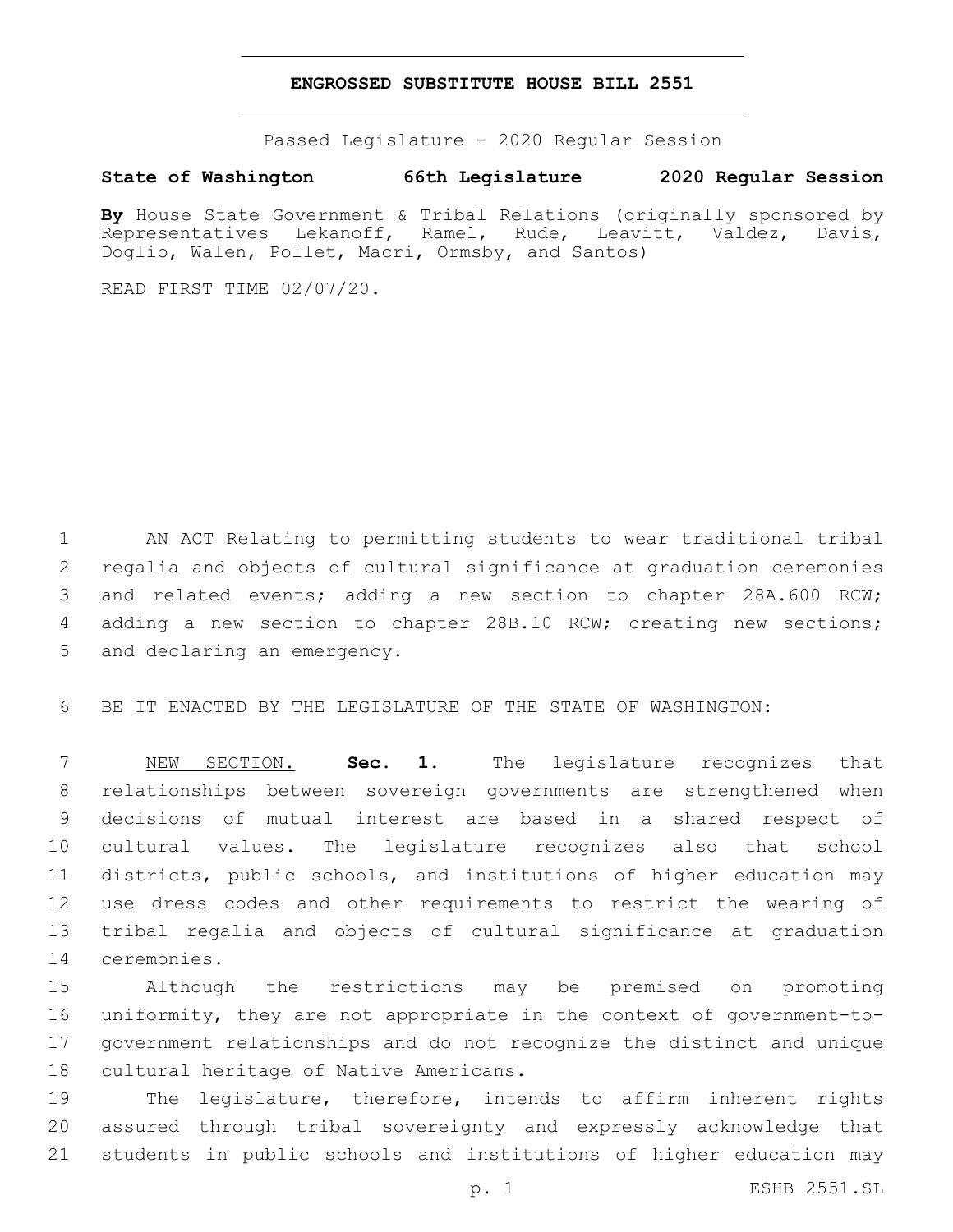wear traditional tribal regalia or objects of cultural significance 2 at graduation ceremonies and related events.

 NEW SECTION. **Sec. 2.** A new section is added to chapter 28A.600 4 RCW to read as follows:

 (1) School districts and public schools may not prohibit students who are members of a federally recognized tribe from wearing traditional tribal regalia or objects of Native American cultural significance along with or attached to a gown at graduation ceremonies or related school events. School districts and public schools may not require such students to wear a cap if it is incompatible with the regalia or significant object.

 (2) School districts and, when necessary, public schools shall update any relevant policies or procedures in accordance with this 14 section.

 (3) For the purposes of this section, "public schools" has the 16 same meaning as in RCW 28A.150.010.

 NEW SECTION. **Sec. 3.** Sections 2 and 4 of this act apply to the graduating class of 2020 and subsequent graduating classes.

 NEW SECTION. **Sec. 4.** A new section is added to chapter 28B.10 20 RCW to read as follows:

 (1) Institutions of higher education may not prohibit students who are members of a federally recognized tribe from wearing traditional tribal regalia or objects of Native American cultural significance along with or attached to a gown at graduation ceremonies or related events. Institutions of higher education may not require such students to wear a cap if it is incompatible with 27 the regalia or significant object.

 (2) Institutions of higher education shall update any relevant policies or procedures in accordance with this section.

 (3) For the purposes of this section, "institutions of higher education" has the same meaning as in RCW 28B.10.016.

 NEW SECTION. **Sec. 5.** This act may be known and cited as the right to tribal regalia act.

 NEW SECTION. **Sec. 6.** This act is necessary for the immediate 35 preservation of the public peace, health, or safety, or support of

p. 2 ESHB 2551.SL